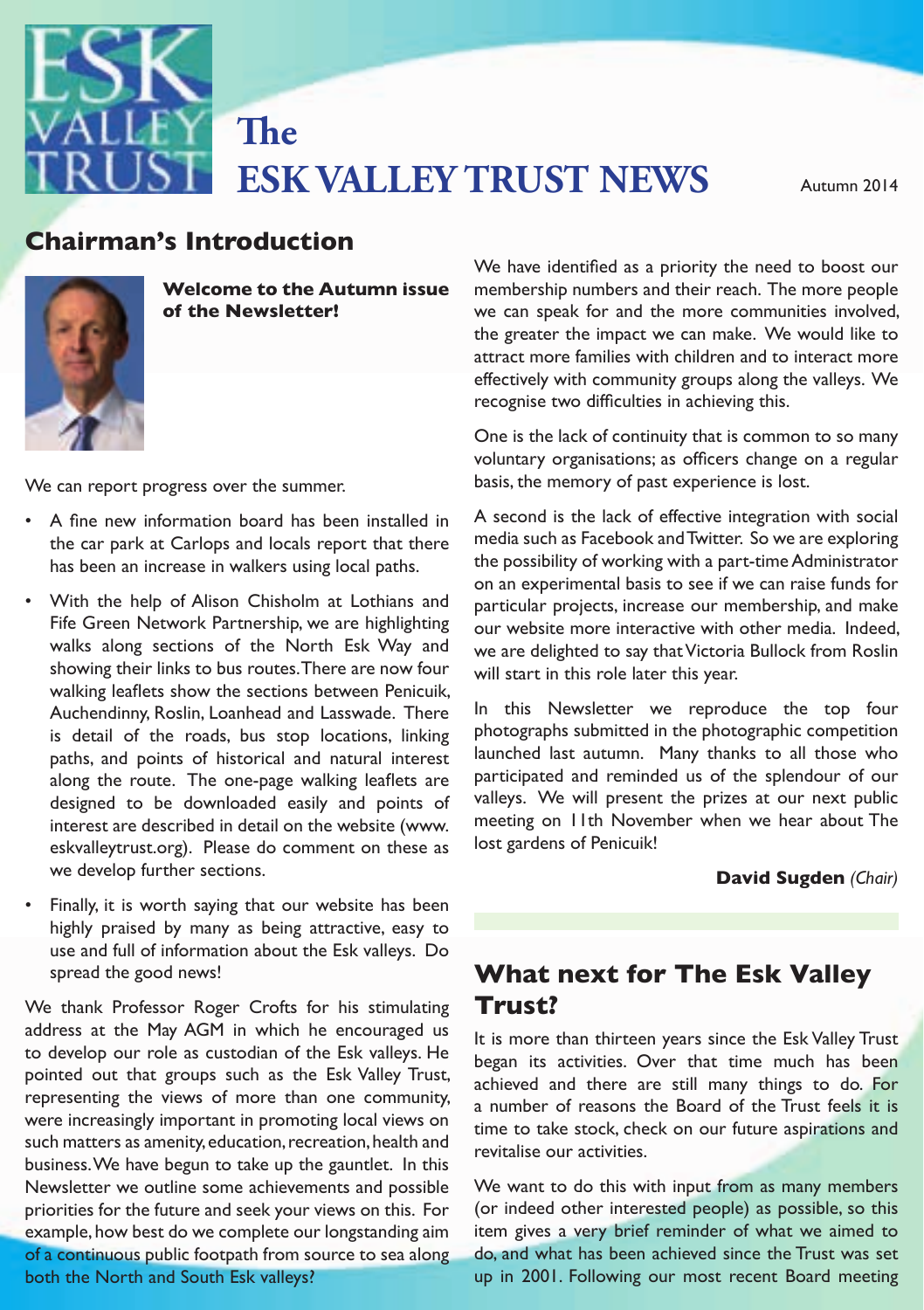there are some suggestions as to the main activities that might guide the next stages of the Trust's activities.We welcome your views on these issues.

It would be a real help if you would take the time to give your answers to the few questions that are raised in the **Questionnaire** at the end.Your input will help to decide how the EskValley Trust moves on.

#### *Establishment and progress*

When the The Esk Valley Trust was established its main goal was:

*'to stimulate public interest and care for the beauty, history and character of the valleys of the River Esk and their surroundings in the Lothians of Scotland. In particular, to promote and encourage responsible and sustainable public amenities in the Esk rivers' catchment area for the benefit of its local communities and others'.*

Much has been achieved in the last thirteen years including:

- Purchase of the Hewan Wood in February 2002
- • Establishment of the concept and much of the reality of the North EskWay (an ongoing project)
- • Working with Midlothian Council to develop the concept of the South EskWay
- • Regular talks, walks and Newsletters
- • Occasional working parties to improve paths and amenity especially in the HewanWood
- The development and placing of information boards in the HewanWood (and support for the new board in Carlops)
- • A refreshed and up-to-date web site.

These are the fruits of the work of the initiators of the Trust and of many members.

### *The current state of play*

Against the background of these achievements the situation today is that total membership of the Trust appears to be falling, with few young members and only a small number really active.Attendance at meetings and events has reduced. Promotion of theTrust has generally been low key.The development of the North Esk Way, albeit still with some gaps, is a significant achievement although perhaps not as widely known as it might be. Working parties are ad hoc and not currently working to a structured plan.

The Trust holds a reasonable amount of funds for an organisation of its size, but relies almost totally on volunteer activity.There is no continuity in administrative support to drive initiatives.

The Trust interacts with a number of other local organisations but operates independently.

### *Future aspirations*

The original object of the Trust has much to recommend it. 'Stimulating **public interest and care** for the beauty, history and character of the Esk valleys' seems to be as noble and relevant an aim now as it was in 2001. Does the membership agree? If so what does this mean that we should concentrate on over the next period of time?

Ideas for the next stages of action could be as broad in scope as, for example, instigating an Esk catchment land strategy, to the more pragmatic of making the North and South EskWays a reality.We might look for stronger partnerships across various organisations to use the combined strengths of different interest groups to help us, and others, to achieve our purposes (where these are complementary).We might aspire to monitoring and regularly surveying the state and condition of the natural qualities of the Esk valley as a means to engage our communities more widely and to know better where action is needed.

Whatever we aim to do we will also need to gain and use the resources that are needed. That must include meeting our responsibilities for the ownership, care, 'development' and use of the Hewan Wood.

#### *Main priorities*

Having given this some thought the Board suggests that the emphases for the future should be:

- **• (Continuing to) make the Esk Ways complete, well known and well used**
- **• Being part of the means to enhance local community awareness of the natural amenities of the Esk valleys (and their natural and social histories)**
- **• Ongoing care and 'development' of the Hewan Wood for the benefit of current and future generations**

These goals might be seen merely as a restatement of the original aims of the Trust but with a slightly better defined focus.

The key to achieving them will be to capture sufficient enthusiasm and critical mass of membership (or association) that things get done and that momentum (for ongoing activities) is achieved.

So in addition we suggest that special effort should be given: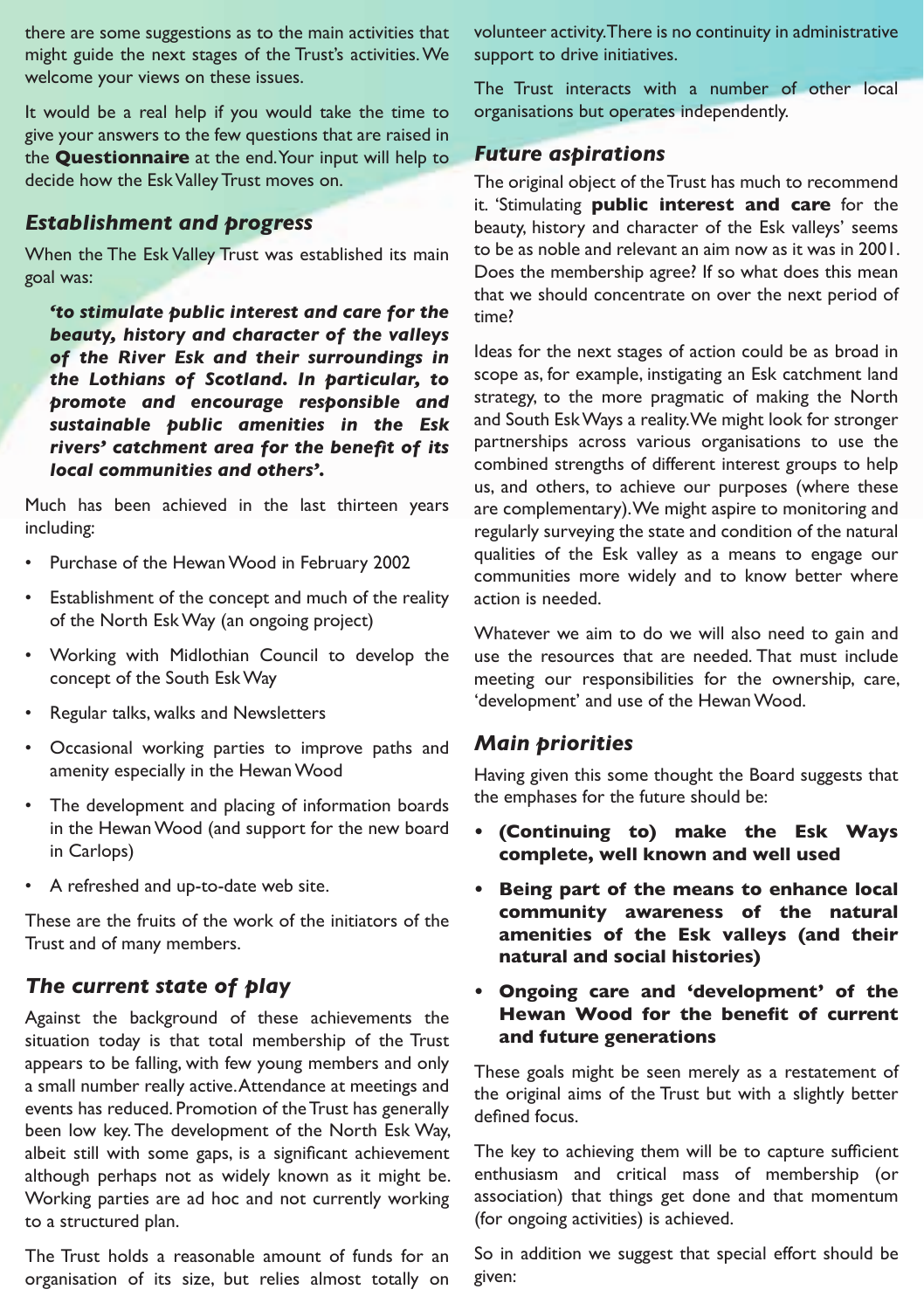- **• To increase awareness of the Trust in local communities and its membership**
- **• To link the actions of the Trust beneficially to other organisations to accelerate achievement of our goals.**

### *Your views*

It is important that all members contribute, if they wish, to this discussion. If you do want to offer your opinion please respond to the short questionnaire below. Please respond to Pat Frankland (details on the Questionnaire) by the end of November 2014.

## **New EVT Administrator**



Victoria Bullock will be starting work for the EskValley Trust in November.

'I come from a background in administration and IT, working within the financial sector in Edinburgh for 17 years before leaving to raise my 2 little boys. I'm now in need of a new challenge and look forward to using my organisational and communication skills to help the EskValleyTrust achieve it's priorities and goals. I live in Roslin and enjoy spending time with the family in Roslin Glen, the Pentlands, and surrounding areas covered by the Esk Valley Trust – so it will be a great opportunity to combine work and pleasure.'

## **Photo Competition**

The Esk Valley Trust Photo Competition closed on October 1st.The judges then deliberated and conjugated and chose four finalists from the photos entered. The winner will be announced at our Autumn talk meeting on Tuesday 11th November.

The entries were of high quality and worth having a look, via the website.





*Turnstones by Jean Manson Roslin Glen Gunpowder Mill Weir, Willie Gilbertson*



*Newbattle Abbey , Fiona Horne* 



*David Meikle, Dalkeith Country Park*